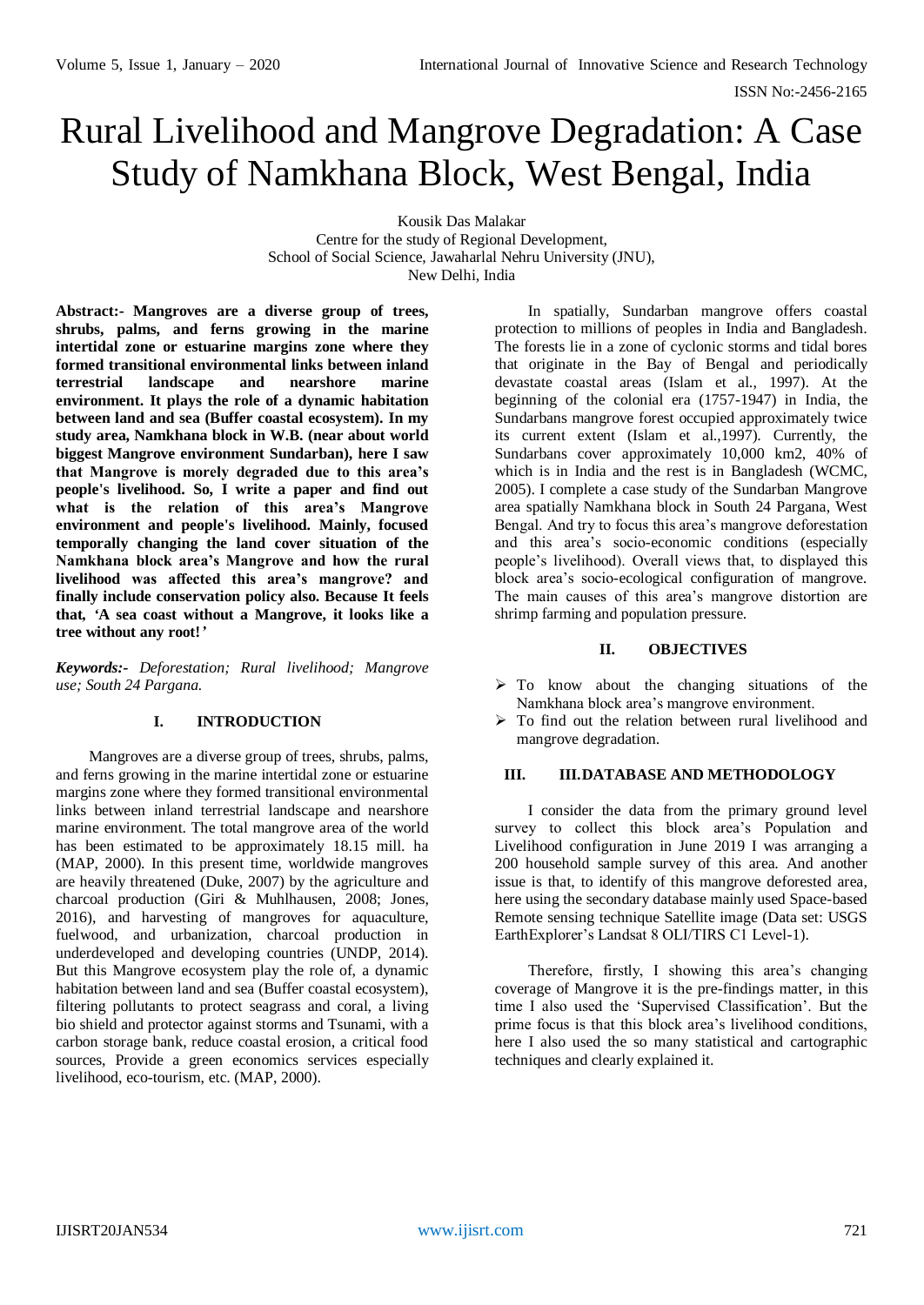

Fig 1:- Location Map of Namkhana Block

## **IV. NAMKHANA BLOCK IS THE STUDY AREA**

The block of 'Namkhana' (fig.1) is my study area it is situated at the south of South 24 Pargana district in West Bengal, 104 km south from Kolkata A-One city. It is the periphery part of the Sundarban mangrove area and it is adjoining the Bay of Bengal and their three sides are surrounded by tidal river water and elevation is 4 mts. (13ft.) from m.s.l. and the total area of this block 370.62 sq. km (143.10 sq. mi.). There are 39 villages around this block (DCHB, 2011) with a total population of 1.60 lacks (Census of India, 2011). This block area's 30% area is covered under the Mangrove. But the problem is that, in this present time, this mangrove coverage was declining due to population pressure and their allied socio-economic works.

## **V. MANGROVE USE IN NAMKHANA BLOCK**

Mangrove is declining for the three main purposes: Primarily, the construction of people's habitation houses and fuel (plate-1). Secondly, shrimp farming (plate-2) of the coastal area and thirdly, to construct agricultural land for food (plate-3). Shrimp farming and the Growth of agricultural land are the main causes of this area's mangrove deforestation. And this type of livelihood is affected by this area's socio-economic conditions also. Plate 1: Construction of people's habitation houses,





Plate 2: Shrimp farming and Plate 3: Construct agricultural land (Namkhana Block, West Bengal) respectably.

## **VI. MANGROVE LAND COVER CHANGE**

In Namkhana block, here we have seen the temporal changes of mangrove land cover and on this place acquisition of people's activities like constructed houses, agriculture land and aquaculture also. I also comparatively analyze the following two maps and explain mangrove land cover change and land use also. This figuration help to the next step discussion of the relationship between rural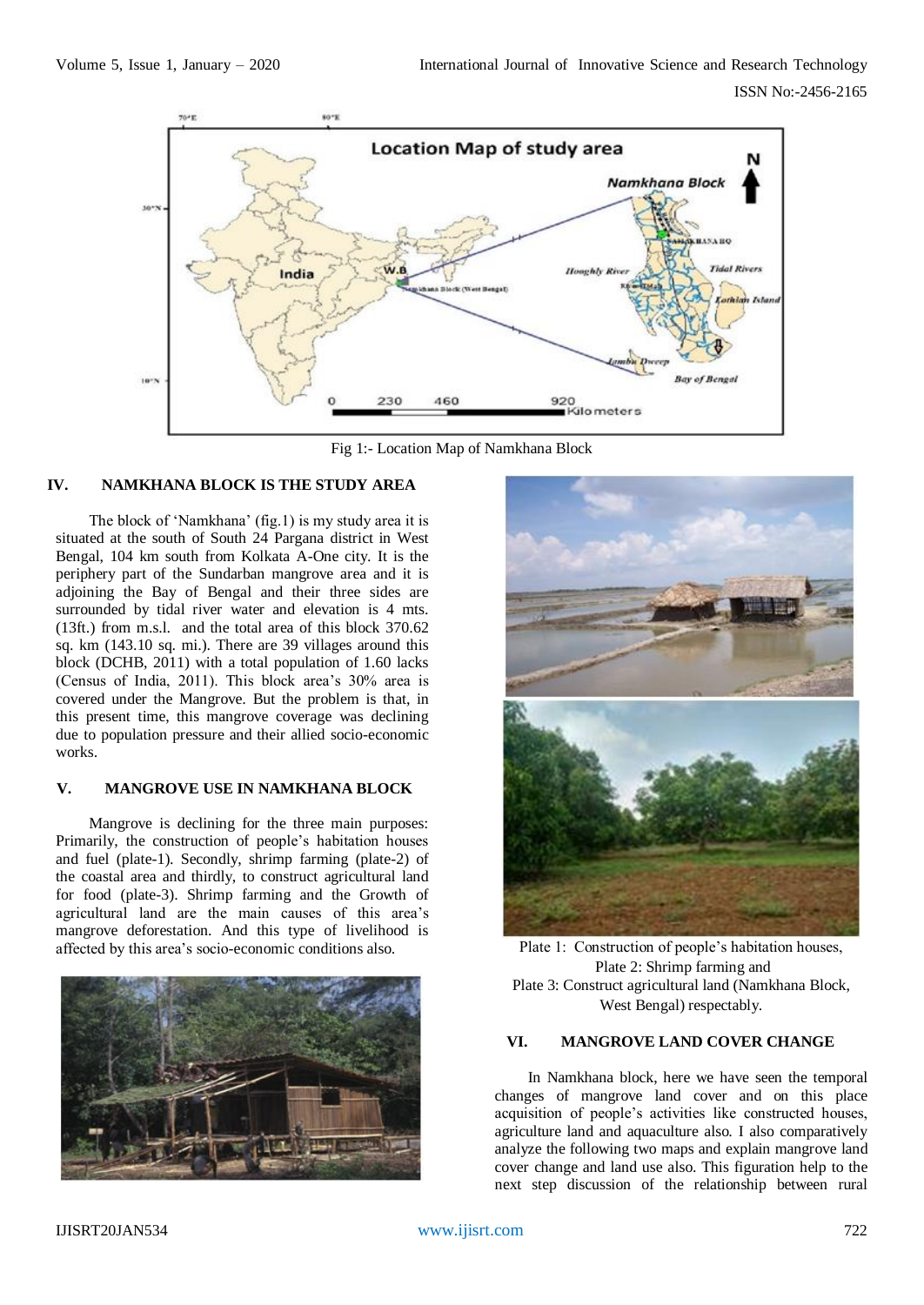livelihood and mangrove degradation. Therefore, when following the classified map (fig. no 2), it is figuring out the changing conditions of mangrove land coverage. In 1990 most of the area were covered mangrove coverage but in timely it degraded and a huge loss of mangrove due to population pressure and their livelihoods (they developed their habitation houses, agricultural land, using fuel, shrimp farming, road construction, pollutions, established tourism field, etc.). Most of the mangrove area was used to agricultural land and shrimp farming. River basin area was occupied shrimp farming aquaculture and people continue their livelihood and another field is that agriculture land is gradually increasing core region to periphery region of this block and losses the mangrove environment causes of population pressure. As a result, mangrove biodiversity gradually loses its identity and environmental perspectives.

## **VII. MANGROVE LAND COVER CHANGE AT NAMKHANA BLOCK (1990 TO 2019)**





Fig 2:- Mangrove land cover change at Namkhana Block (1990 to 2019)

## **VIII. RELATION BETWEEN RURAL LIVELIHOOD AND MANGROVE DEGRADATION**

#### *A. Construction of People's Habitation Houses and Allied Works*

In this present time, is one of the biggest problems in India is that, population pressure. The thinkable theme is that it is gradually increased. In my study area, Namkhana block here population growth rate gradually increase, in 2011 population growth rate 12.14 %, 9.25 is 2001, 7.89 % is 1990 and 2019, June the rate of population increase is 13.66 %. So, this area's population will increase. This increasable population falls the effect on this area's Mangrove environment. Primarily, Peoples' activities destroyed this area's mangrove like, they developed their habitation houses, agricultural land, using fuel, shrimp farming, road construction, pollutions, established tourism field, etc. In this diagram (fig. 3), the population increase rate gradually increases and the Trend line will be focused on the positive  $(+ve)$  way (fig 3). This types of first aid demand of peoples are degraded this environment. The overview theme is that the increasable population growth rate affected in this area's Mangrove environment. So, the relation between people's primarily works and mangrove environment are gradually decreased (-ve).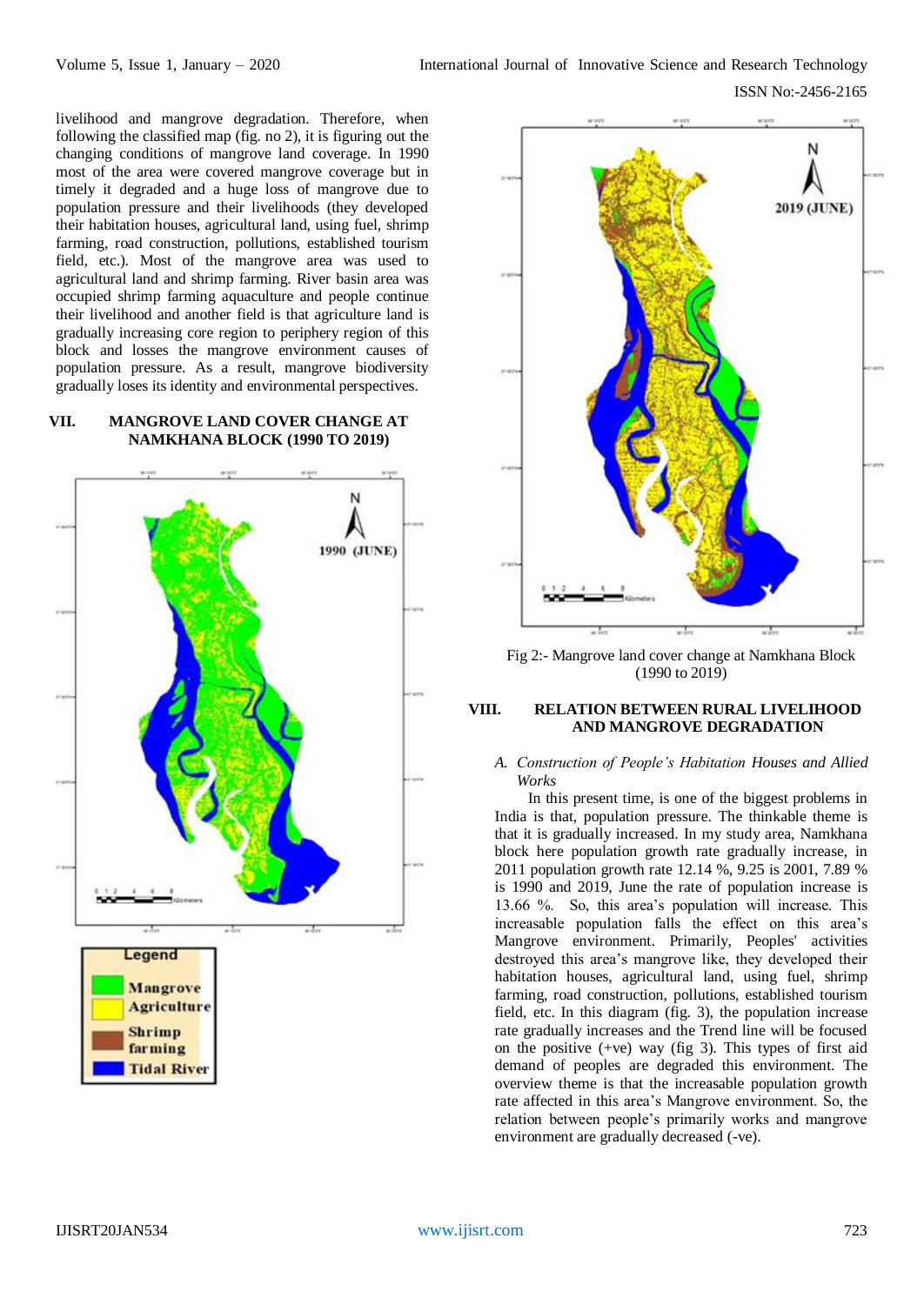ISSN No:-2456-2165



Fig 1:- Increase Population growth rate at Namkhana block, WB

#### *B. Shrimp Farming and Mangrove Degradation*

Shrimp farming is another aquaculture in marine and freshwater environments. In my study area, Namkhana block, peoples have engaged this farming culture and complete their livelihood conditions also. And this type of livelihood pattern affected by this area's Mangrove. Peoples cut the mangrove trees in tidal river basin areas and coastline areas and create the field of shrimp farming land. In my sample survey (June 2019), more than 68% of families people engaged this farming and complete their livelihood, these types of livelihood destroy the normal mangrove environment and degraded also. So, following the field area's mangrove land use comparative map (1990 to 2019) (fig. 4) and demarcate the changing place also.<br>Fig 4:- Mangrove degradation and create Shrimp farming area





field (Namkhana Block, South 24 Pargana, W.B.)

*C. Growth of Agricultural Land and Mangrove Degradation*

Due to the population pressure, peoples try to solve their food security conditions and some peoples take their livelihood condition is grown of agricultural food and allied crops. Therefore, they are creating new agricultural land and continue their livelihood and try to maintain their food security but the problem is that when peoples created the new agricultural land in this time he destroyed mangrove. In my sample survey (June 2019), newly 6.85 sq.km agricultural lands are formed from loss of mangrove environment. So, following the field area's mangrove land use comparative map (1990 to 2019) (fig. 5) and demarcate the changing place also.

#### **IX. THE RELATION BETWEEN RURAL LIVELIHOOD AND MANGROVE DEGRADATION**

Therefore, the find out a matter is that this study area's mangrove is degraded and negatively (-ve) developed it. And human activities the main causes of this degradation. So the subjective relation is drawing (fig no. 6). Primarily, peoples help this livelihood system but sustainably they will facing many environmental problems. In the present time, many environmental problems are created, lack of mangrove coverage. soil erosion, flood, no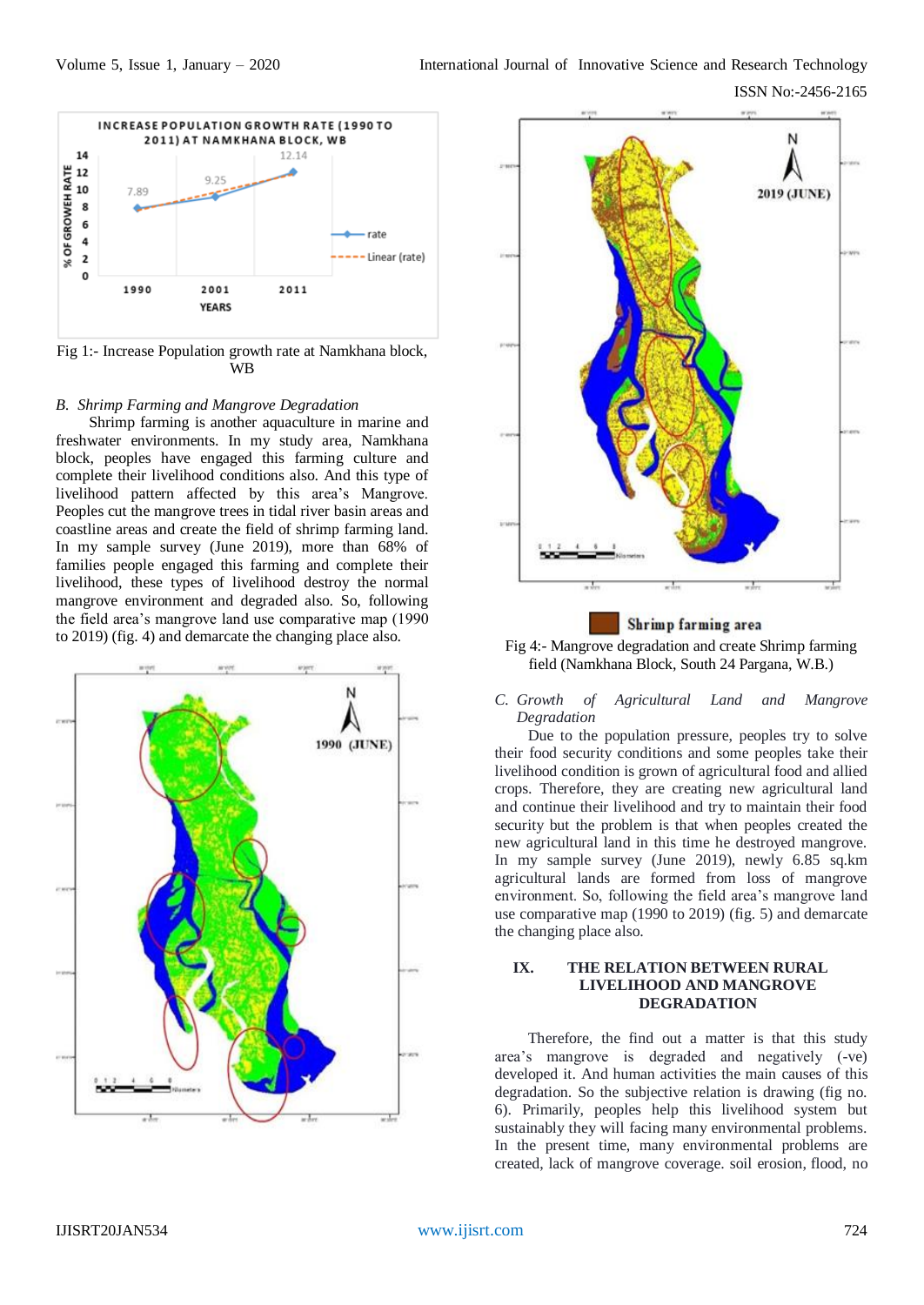ISSN No:-2456-2165

resist cyclone, lack of social medicine, finally degraded homeostasis condition also.





## **X. MANGROVE USE AND ENVIRONMENTAL POLICY IN THE BLOCK OF NAMKHANA**



Fig 6:- Relation between rural livelihood and mangrove degradation

Mangrove ecosystem play the role of a dynamic habitation between land and sea (Buffer coastal ecosystem), filtering pollutants to protect seagrass and coral, a living bio shield and protector against storms and Tsunami, with a carbon storage bank, reduce coastal erosion, a critical food sources, Provide a green economics services especially livelihood, eco-tourism, etc. So, this Namkhana block especially loses this mangrove causes of this area's improvident development of livelihood systems. Therefore, I'll pray to take some policy to the development of this environment, there are such as; primarily, to controlled growth of populations, here take action on health care and family planning also. Secondly, take action of this block's forest department to the conservation of this mangrove. Thirdly, create aquaculture field environmentally and developed public awareness, etc. If, not conserved this situation, in future people face various socio-ecological problems. At this time I feel that *"A sea coast without a Mangrove, it looks like a tree without any root!!"* 

#### **ACKNOWLEDGMENT**

The author thanks Dr. Sanjeev Sharma (CSRD, JNU) and Dr. Nieuwaal (Director Delta Alliance, The Netherlands) for the theoretical and applied helps of this paper.

## **REFERENCES**

- [1]. DCHB (District census Handbook) [http://censusindia.gov.in/2011census/dchb/DCHB\\_A/](http://censusindia.gov.in/2011census/dchb/DCHB_A/19/1917_PART_A_DCHB_SOUTH%20TWENTY%20FOUR%20PARGANAS.pdf) [19/1917\\_PART\\_A\\_DCHB\\_SOUTH%20TWENTY%](http://censusindia.gov.in/2011census/dchb/DCHB_A/19/1917_PART_A_DCHB_SOUTH%20TWENTY%20FOUR%20PARGANAS.pdf) [20FOUR%20PARGANAS.pdf](http://censusindia.gov.in/2011census/dchb/DCHB_A/19/1917_PART_A_DCHB_SOUTH%20TWENTY%20FOUR%20PARGANAS.pdf)
- [2]. Duke, N.C., Meynecke, J.O., Dittmann, S., Ellison, A.M., Anger, K., Berger, U. (2007) "A World Without Mangroves?" *Science*, 317, 41–42.
- [3]. Friess, A.D., Scales, I. R., Glass, L., and Ravaoarinorotsihoarana, L., (2016) "Rural livelihoods and mangrove degradation in south-west Madagascar: lime production as an emerging threat", *Fauna & Flora International*, pp-1-5.